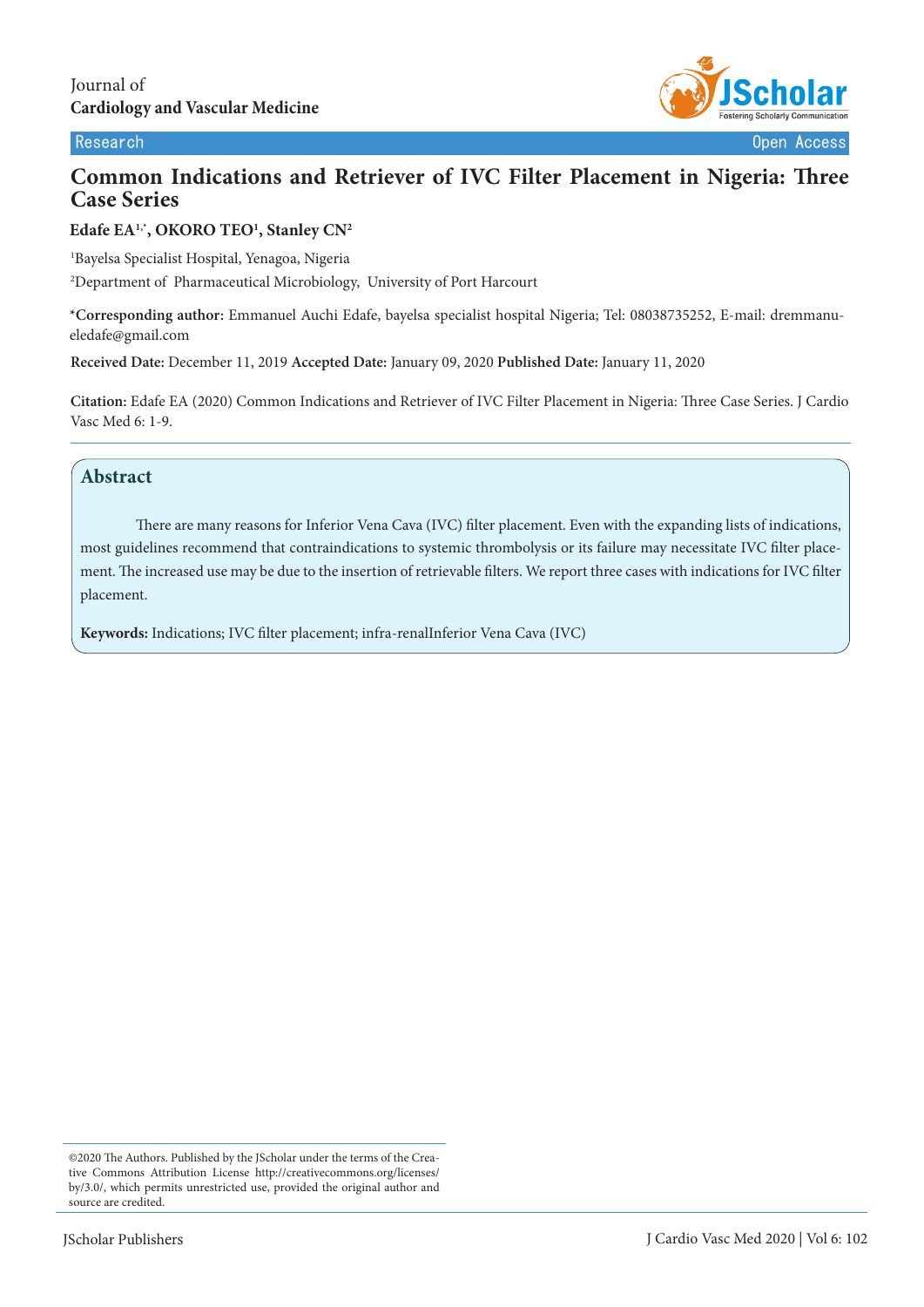## **Introduction**

IVC is a vein that carries deoxygenated blood from the lower limbs, pelvic and abdominal organs to the heart. According to the recommendations of American Society of Echocardiography (ASE) guidelines and European Association of Echocardiography (EAE), the IVC was described as small when the diameter was <1.2 cm, normal when the diameter measured between 1.2 and 1.7 cm and dilated when it measured >1.7–2.5 cm, markedly dilated when it >2.6 cm. [1, 2] The commonest source of pulmonary embolism is deep vein thrombosis (DVT) from the lower limb and the pelvic region [3]. An IVC filter is one method that helps prevent pulmonary embolism. In this 3 case series, we report the common indications for inferior vena cava (IVC) filter placement in Nigeria.

## **Case 1**

Mr. PSCW was 86 year old man living with hypertension for 39 years and 5 years history of metastatic cancer of the prostate. He presented to the cardiac catheterization laboratory (Cath lab) of Bayelsa Specialist Hospital with 3 weeks history of left leg swelling and pain. His D-dimer was 2400ng/ml. The Duplex ultrasound showed extensive thrombosis of the left superficial and common femoral veins. He was placed on warfarin 5 mg daily. He was on this dose with the last INR of 2.8 within 2 weeks of deep venous thrombosis (DVT). He developed massive upper gastro-intestinal (GI) bleeding that necessitates 12 units of blood transfused in 24 hours on the third week of medication. This was followed by emergency upper GI therapeutic endoscopy with an injection of sclerosant on the stomach ulcer. The patient was then transferred to our cardiac catheterization laboratory for inferior vena-cava filter implantation. Warfarin was stopped. Pre-procedure inform consent was taken. Packed cell volume after the 12 units of blood was transfused was 23% and Hb 7.0g/dl, Na was 141mmol/dl, K was 3.8mmol/dl, urea was 3.9mmol/dl and creatinine was 72µmmol/dl. He was counseled on the complications of IVC filter including fracture and embolization, thrombogesis, migration, and penetration.

Procedure: The right groin was prepared with a butadiene solution in sterile technique. This was followed with 10mls of 2% lignocaine after draping the patient. The common femoral vein was accessed via blind puncture and the guide wire passed to the right common iliac vein. The intra-renal segment of the IVC was located with an injection of 20 MLS of omnipaque. This was to visualize the renal vein and the IVC diameter (24mm). The IVC filter (7F sheath, ALN IVC filter) was placed at L<sub>2</sub> (an intra-renal segment of the inferior vena cava). (see figure 1). The procedure was uneventful.

Post-procedure: He was transfused with 3 more units of packed cells. IV antibiotics and omeprazole continued in the hospital for 1 week. He was discharged home after a week of hospital stay (28<sup>th</sup> March 2019). He is clinically stable. He is on compression stocking and physiotherapy. He was also counseled on the need of regular clinic check, the need to remove the filter at our center when the DVT resolved.



Figure 1: infra-renal IVC segment at L<sub>2</sub>

Follow up: the follow up was uneventful until the  $5<sup>th</sup>$ month. He developed meddle ear infection with brain abscess. He was re-admitted to the Intensive care unit for the Otolaryngology and Neurology to manage on the 18<sup>th</sup> August 2019. The middle ear and brain persisted with sepsis. He died on the 14<sup>th</sup> day of hospital admission from cardiopulmonary collapse on background hypertension, metastatic cancer of the prostate.

#### **Case 2**

Mr. PN was 73-year-old man living with type 2 Diabetes Mellitus (T2DM) and hypertension for 16 years. History of Pulmonary Embolism one year ago and on Dabigatran 150 mg twice daily. Sillon this medication, he developed left leg swelling and pain of 2 weeks. D-dimer was as 4,120ng/ml. Duplex ultrasound showed deep venous thrombosis (DVT) of the left popliteal, superficial femoral vein (non-compressible and demonstrated no color flow on imaging). He was transferred to the cardiac catheterization center of the Bayelsa Special Hospital for IVC filter placement. The procedure and complications were explained to the patient and relative (son). Informed consent was taken for the procedure.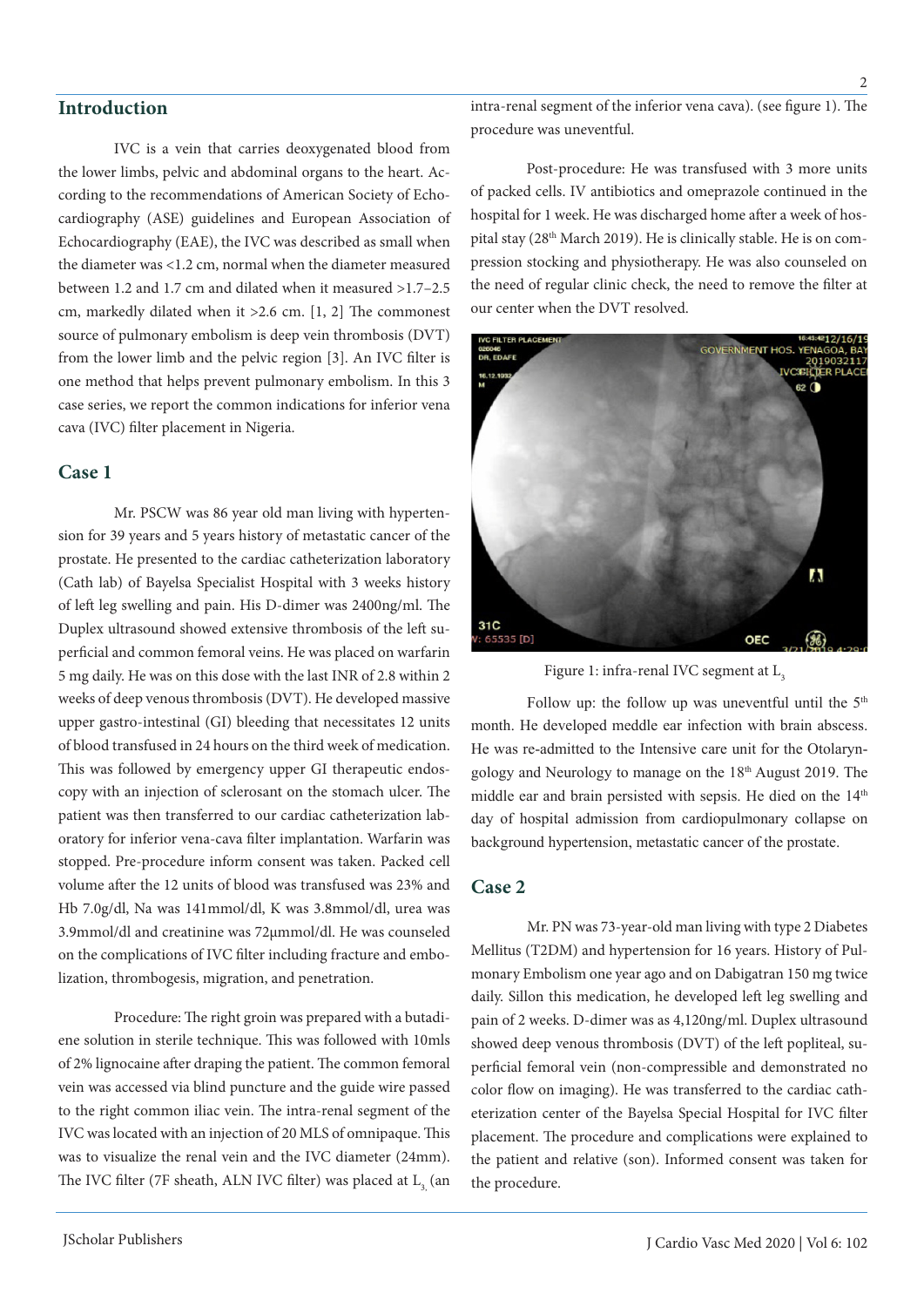**Procedure**: Sterile procedure was followed. The right groin was prepared with butadiene. The right common femoral vein with a needle and accessed with a blind puncture and the guide wire was passed to the IVC. A venogram was carried out with IVC diameter measurement (23.6 mm), and position of the renal veins. Deployment of the IVC filter (7F sheath, ALN IVC filter) at the infra-renal renal segment. (see figure 2) The procedure was uneventful.

**Post-procedure:** He was clinically stable. He continued his anti-diabetic and antihypertensive medications. He was discharged home on the 4<sup>th</sup> day of hospital admission on the 27<sup>th</sup> of April 2019.



Figure 2: infra-renal ALN IVC filter.

**Follow up**: He is visiting the outpatient clinic for follow up. The repeat Duplex ultrasound still showed a clot in his lower limb veins. The removal of the filter was discussed with him when the DVT resolved.

## **Case 3**

An 89-year-old female living with diabetes mellitus for 30 years, hypertension for 10 years and Dyslipidemia for 8 years. The patient had left hemispheric cerebrovascular disease (hemorrhagic) for 2 weeks (figure 3). While in the hospital within these 2 weeks, she developed right leg swelling and pain. Due to a contraindication to anticoagulation, a retrievable inferior vena cava filter was planned for her. Duplex ultrasound showed deep venous thrombosis (DVT) of the right superficial and common femoral vein (non-compressible and demonstrated no color flow on imaging). The D-dimer was 6300ng/ml, Informed consent was taken after explaining the procedure to the patient and relative.

**Procedure:** Sterile procedure was followed. The left groin was prepared with butadiene. The left common femoral vein was accessed with a blind puncture needle and the guide wire was passed to the IVC. A venogram was carried out with IVC diameter measurement (24.2 mm), and position of the renal veins. Deployment of the IVC filter (7F sheath, DENALI IVC filter) at the infra-renal renal segment. (figure 4 and figure 5) The procedure was uneventful.

**Post-procedure:** the patient continues physiotherapy, compression stocking, anti-diabetic and antihypertensive medications. She was discharged home on the 13<sup>th</sup> day after the IVC filter implantation. She continued physiotherapy and outpatient clinic care.



Figure 3: brain Computer Tomography showing intra-ventricular bleed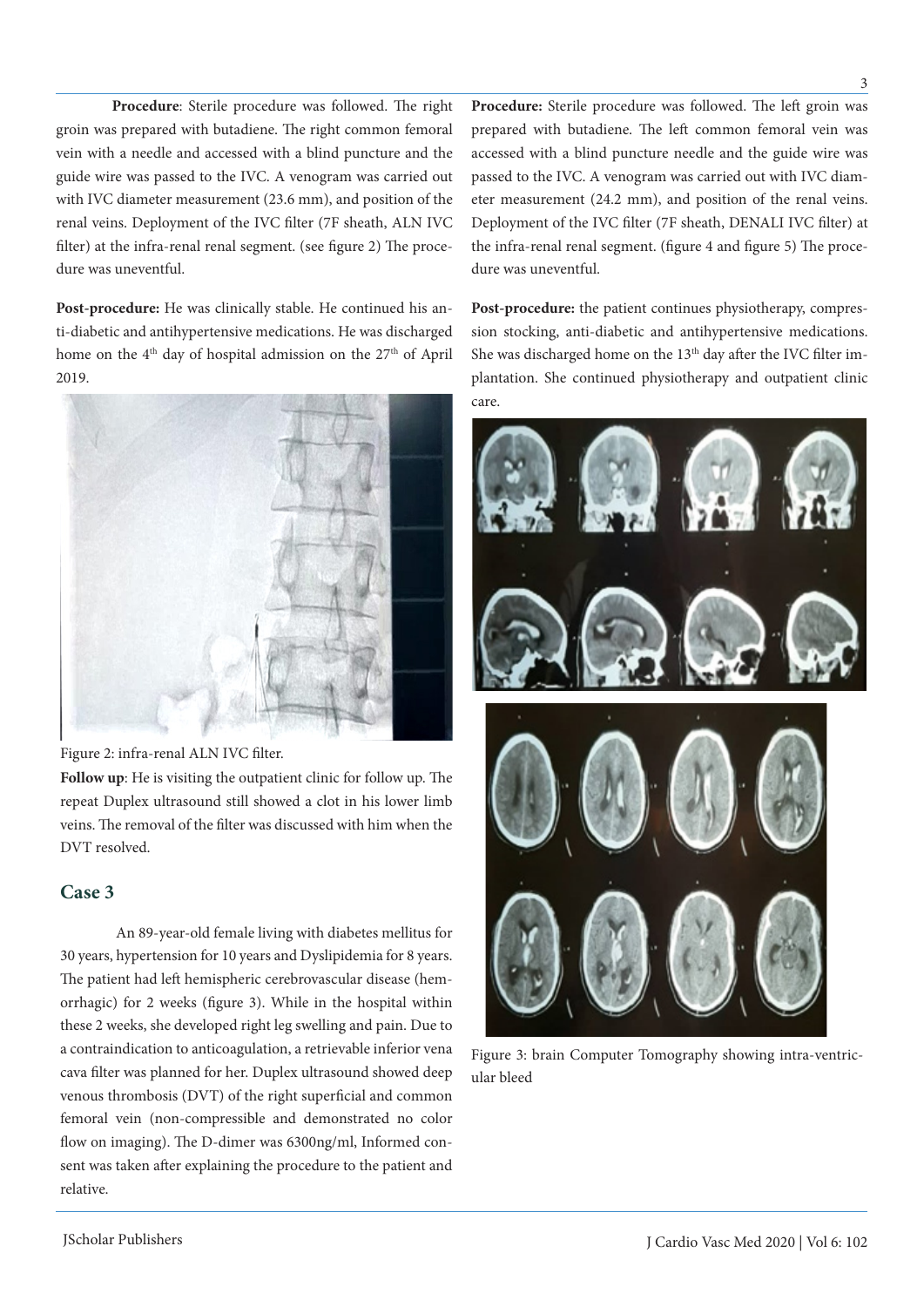

Figure 4: Infra-renal IVC filter (denali filter)



Figure 5: post-deployment venogram

**Follow up**: the patient improved with the recovery of most of her neurologic function. The deep venous thrombosis resolved. The Duplex ultrasound did not show DVT superficial and common femoral vein.

**IVC Filter Removal**: The retriever of the IVC filter was discussed with her. She was the admission at the 6<sup>th</sup>-month post-DVT for IVC retriever. The Computer Tomography Venogram showed no Informed consent was taken after explaining the procedure. Access was via the right internal jugular vein with an ultrasound-assisted puncture. The 0.035 guide wires was passed with 9F short sheath. The snare catheter was advanced over the guide wire and positioned closed to the filter. The snare wire was passed through the catheter to trap the hook of the filter. The snare catheter was advanced over the snare wire to collapse the filter into the catheter. Then the filter and the catheter were removed (see figure 6, a, b, c). the patient was discharged the home the same day after 4 hours post-procedure.



a. Snare approaching the filter



b. the snare on the hook of the filter



c. the filter collapsed in the snare catheter Figure 6. Retriever of the IVC filter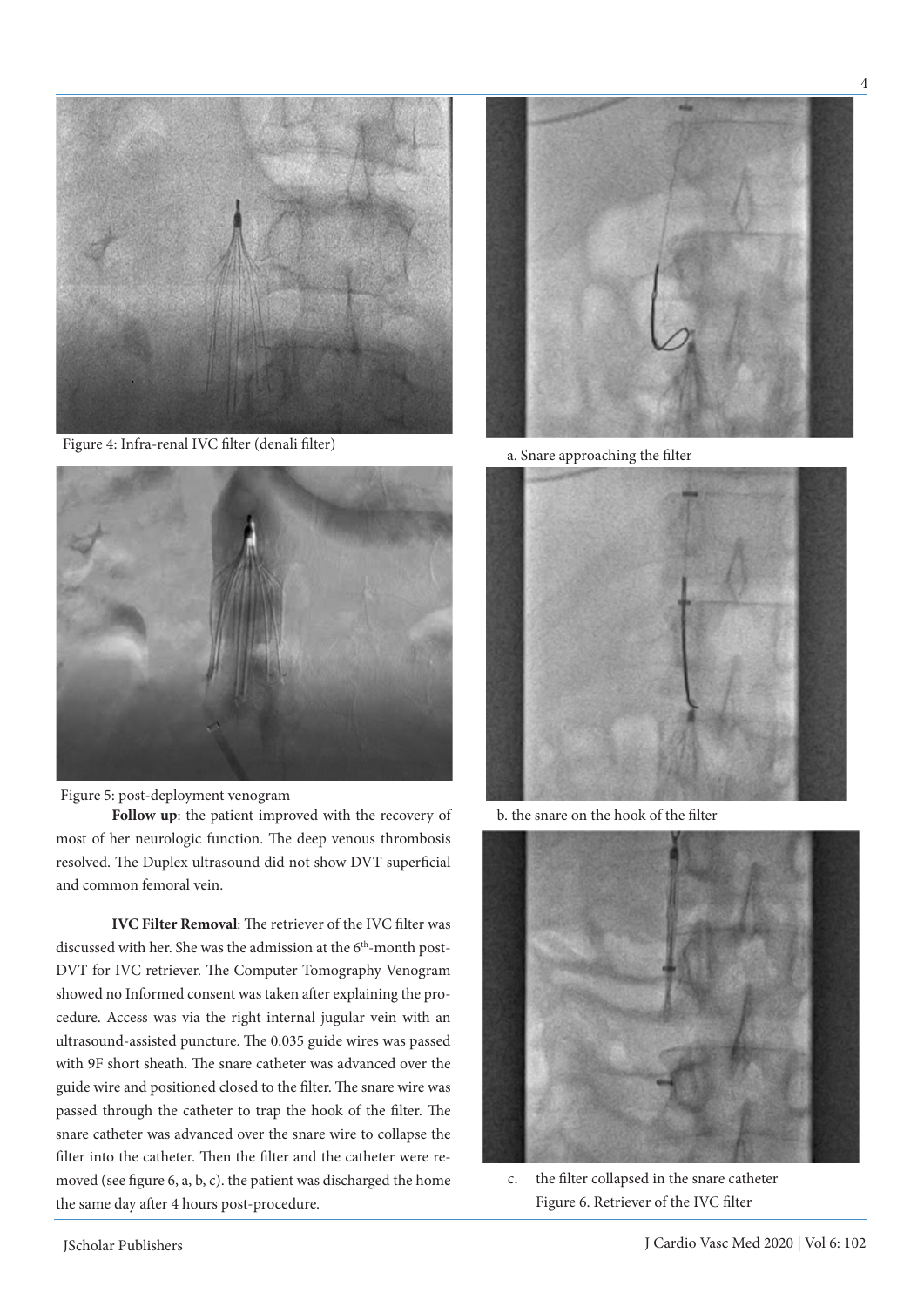## **Discussion**

Venous thromboembolism comprised Deep Venous Thrombosis (DVT) and pulmonary embolism (PE) [4]. It is a continuum of a single disease process within the veins that drain blood to the right-sided heart and continue to the pulmonary artery [4]. The 3 case series above had DVT with the 2nd case diagnosed with pulmonary embolism. Commonly, DVT develops within the deep veins of the lower extremities or pelvic region [3]. But, it can also arise from upper extremities or devices such as a pacemaker, implantable cardioverter defibrillators, cardiac Resynchronization therapy, and long term tunnel dialysis catheters [5]. Our 3 patients presented, had DVT of the lower extremities. The filters were placed for various reasons in these 3 patients. The first case had massive upper gastrointestinal bleeding on anticoagulation. The second case had recurrent DVT with pulmonary embolism while on anticoagulation. The third case had a hemorrhagic stroke and developed extensive DVT while on admission. Inferior vena cava filter is not part of the management plan for DVT from upper extremities and cardiac devices.

The most dreaded complication of DVT is pulmonary embolism [4]. Pulmonary embolism is the frequent cause of death among patients with venous thromboembolism [4]. One patient had pulmonary embolism among the 3 patients reported. Death is associated with serious underlying disease in approximately 50% of patients with massive pulmonary embolism [6].

The mainstay of DVT and pulmonary embolism is Systemic anticoagulation with intravenous heparin followed by oral warfarin or Non-Vitamin K antagonist oral anticoagulants (NOAC). However, as many as 33% of patients will develop a second PE while receiving adequate anticoagulation therapy [7]. The second case reported developed pulmonary embolism while on oral anticoagulation. Also, anticoagulation therapy is associated with bleeding. This limits its use in certain groups of high-risk patients, including patients at high risk for falling, hemorrhagic stroke, metastatic disease, or bleeding diathesis. The first case was on warfarin after DVT. But he developed massive upper GI bleeding that necessitated 12 units of packed cell transfusion within 24 hours. The third patient had a hemorrhagic stroke and while being managed in the hospital developed DVT.

The indications for IVC filter placement have expanded over the years. However, the main indications still remain DVT or PE in a patient for whom anticoagulation therapy is contraindicated, accounting for 38-77% of patients undergoing IVC filter placement [8]. Our 3 cases reported had contraindications to anticoagulation, hence the need for IVC filter.

The contraindications to anticoagulation therapy are hemorrhagic stroke, recent neurosurgical procedures, major or multiple trauma, active internal bleeding (examples include upper or lower gastrointestinal bleeding, hematuria, hemobilia), Intracranial neoplasm, Bleeding diathesis (examples include secondary thrombocytopenia, idiopathic thrombocytopenic purpura, hemophilia) [9]. The first case had massive upper GI bleeding while on anticoagulation for DVT. The second case had pulmonary embolism and DVT while on anticoagulation. The third case had had a hemorrhagic stroke and DVT.

The concern about the possibility of IVC filter precipitating renal vein thrombosis has prompted many to recommend that vena cava filters be placed in the infrarenal portion of the inferior vena cava [10]. The 3 patients reported had infra-renal IVC filters. Supra-renal IVC filter placement is a valuable technique that helps to prevent pulmonary embolism in the patient that has an indication for IVC filter but contraindication to infra-renal placement.

The development of advanced retrieval techniques has improved the removal of problematic or embedded devices. Key retrieval Techniques include the following: Realignment, Stiff wire Displacement, Dual access, Sling, Sandwich and Dissection techniques. These techniques are used to remove filters once the need for filter coverage is over. Implantations and retrievals are done by the cardiologists and radiologists [11].

#### **Realignment technique**

In the realignment technique, a loop snare with single access, curved or angled angiographic or guiding catheter allow sufficient redirection of the snare toward the filter apex, prolapse it between filter & IVC wall. The filter is grasped and realigned. The maneuver allows the filter to be removed with a snare or pulled to a more central orientation for retrieval cone. This is shown in figure 6 below.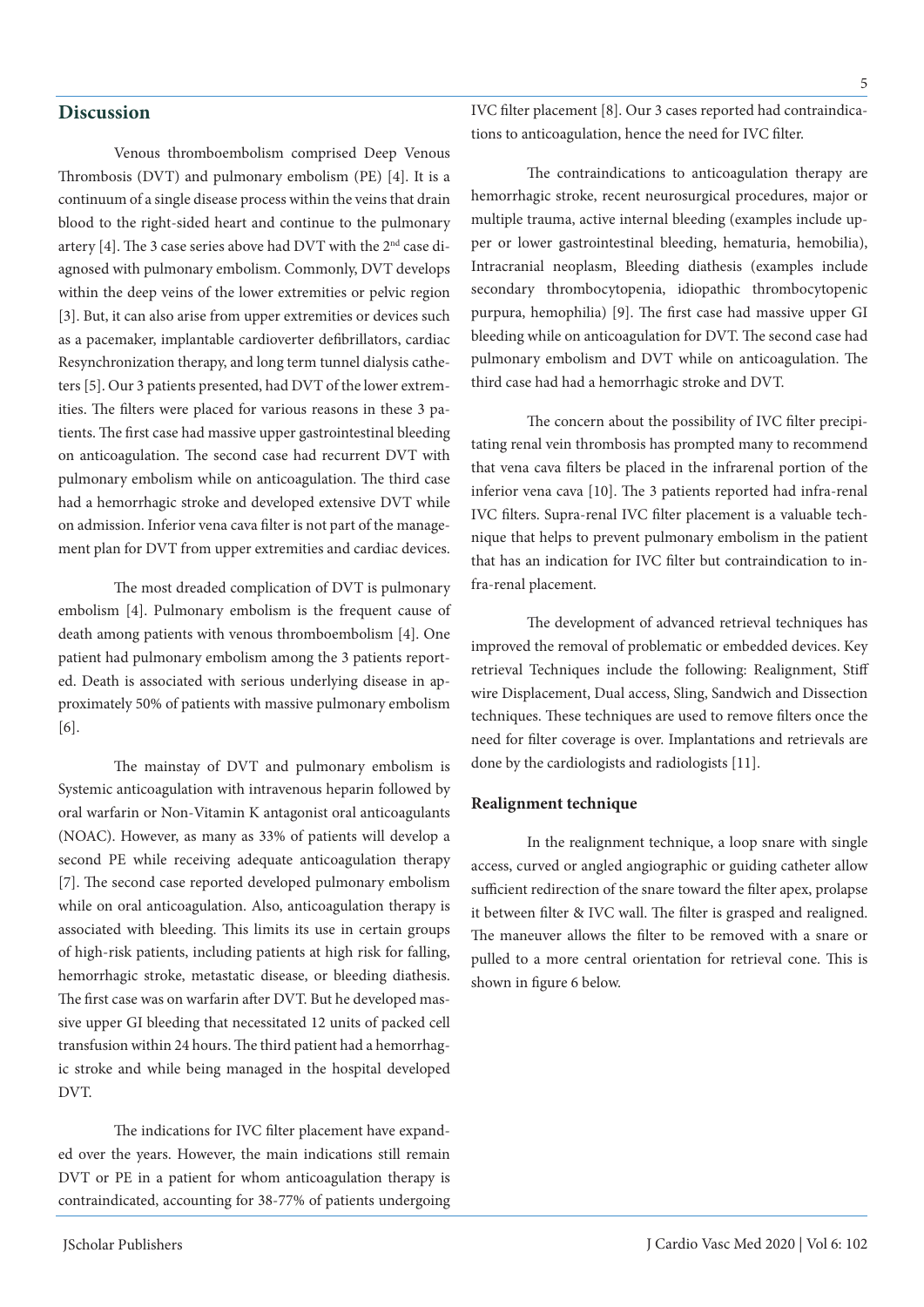

Figure 7: Realignment technique (loop snare with single access). A Curved guiding catheter is used to redirect the snare toward the filter apex. B Filter apex is grasped with the snare and realigned with the axis of the cava (curved arrow). This was the procedure done for case 3 patients.

### **Stiff Wire-Displacement Technique**

Tilted filter's apex difficult to conventionally engage and displaced away from the caval wall with stiff straight wire between filter apex and caval wall (see figure 8). Retrieval cone advanced into IVC to grasp filter and wire. This technique can be used from a jugular approach for cone-shaped IVC filters or a femoral approach for trapezoidal filters.



Figure 8: Stiff wire-displacement technique shown in A and B **Dual-Access Technique**

It is a through-and-through "flossing" approach that increases the distraction force on the tilted non embedded or mildly epithelialized filter (see figure 9). Jugular and femoral vascular access are required. Stiff wire introduced from the femoral or jugular approach, directed btw the filter apex and IVC wall, and snared from the alternate approach. Wire traction applied in caudal and cephalic directions simultaneously. The throughand-through wire should be protected by long covering sheaths or catheters to prevent entry or pelvic vein lacerations during this maneuver (i.e. "cheese-slicing"). This approach can release the filter apex from the IVC wall. Snare introduced through the direction of retrieval would remove the repositioned filter.



Figure 9: Dual-access technique (wire and snare with dual access). A Wire is introduced by way of jugular access and directed between filter apex and cava wall with the aid of a curved-tip guiding catheter. B The wire is snared by way of the femoral approach. C Wire traction is applied simultaneously in caudal and cephalic directions (straight arrows) resulting in the displacement of the filter apex from the cava wall (curved arrow).

#### **Balloon-Displacement Technique**

This technique involves the filter being shimmied away from IVC with an interposed angioplasty balloon (see figure 11). Balloon inflated between the apex of filter or embedded struts, removed from the caval wall. The technique very important for severely tilted filters.



Figure 11: Balloon-Displacement Technique in A, B and C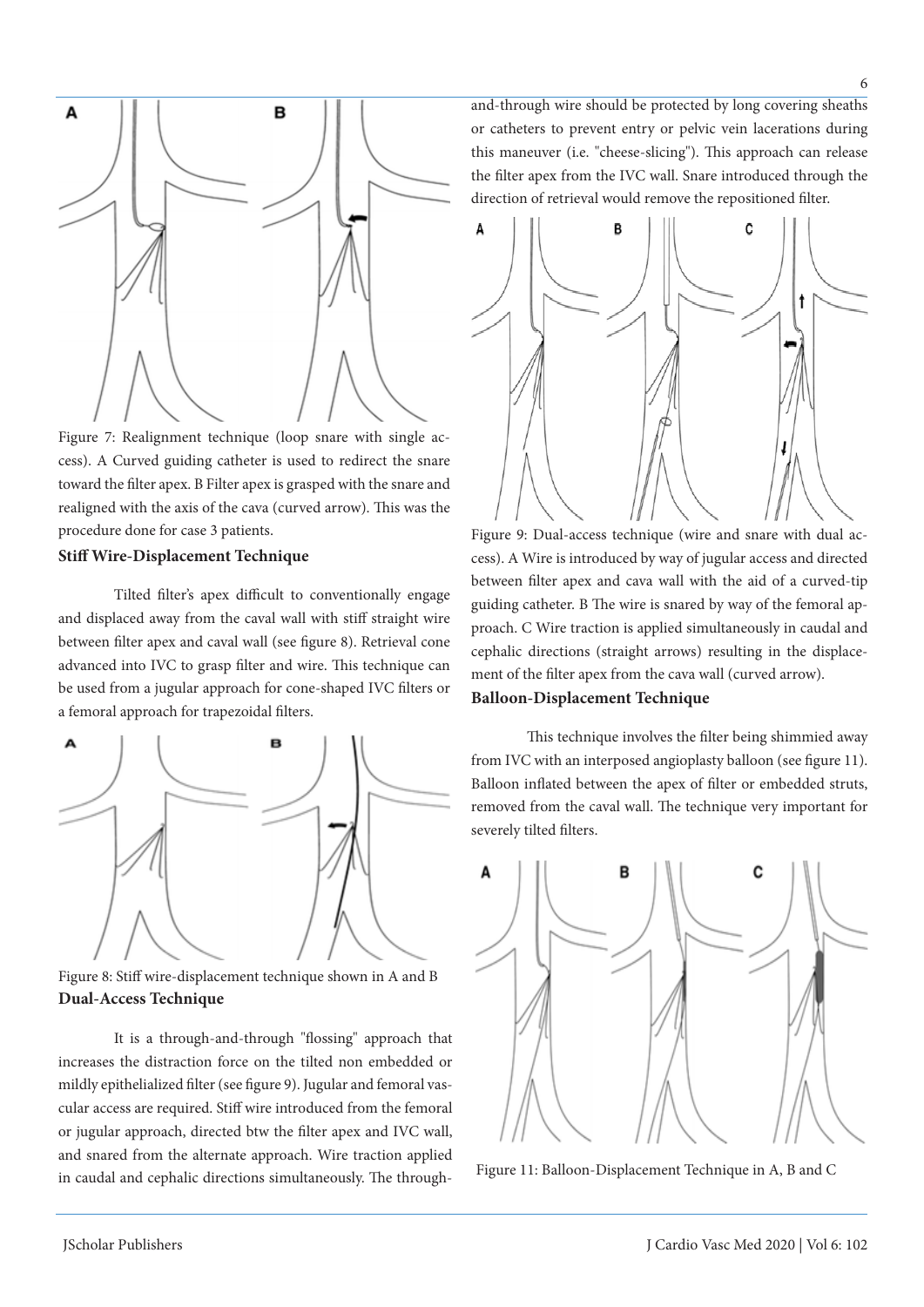#### **Sling Technique**

This technique is useful in a single-access "sling" approach filter with embedded apex. Short-radius reverse-curve catheter, positioned below the retrieval zone of filter to direct guide wire backward in "U-turn" fashion. Para-axial snare, placed through the same outer sheath to grasp the guide wire and exteriorize it .Applicable in tilted IVC filters not removed by standard techniques. Nitinol wire, super elastic with kink resistance, recommended for this approach.



Figure 12: Sling Technique in A, B, C, D, and E

### **Sandwich Technique**

Guide wires passed through a guiding catheter along either side of the filter's "nose," through opposing sheaths. Long catheter & sheath advanced into snug contact against the filter, upward or downward force is selectively & repetitively applied to "rock" the filter-free. The technique can be attempted with a single wire, but the use of parallel wires is recommended to better encapsulate the "neck" of the filter (figure 13). The approach might also minimize filter disassembly during the traction. Retrieval sheath is used to remove the disengaged filter



Figure 13: Parallel wire and dual-sheath technique in A, B, C and D

#### **Dissection Technique**

Densely embedded filters in the IVC wall can be removed by micro dissecting the surrounding tissue with rigid bronchoscopy forceps. The technique is useful for both coneshaped and trapezoidal filters. More invasive than simpler snare and displacement techniques. Risk vessel perforation or rupture, hence the referral to experienced centers encouraged.



Figure 14. Dissection Technique **Advantages of filter removal**

IVC retrieval helps to reduce the risk associated with having a permanent IVC filter (a foreign body within the human body). The following complications can be ameliorated by retrieval of the IVC filter.

a. Occlusion of the filter due to thrombus is the most frequent complication of the filters. [12, 13, 14] The filter related thrombosis is more with permanent filters [13]. The thrombosis was significantly decreased with the temporary filters [14].

b. IVC filters left in-situ for a long time have been found to develop device-related complications such as fracture, device migration, organ penetration, and IVC perforation. IVC perforation is suspected when the filter components extend 3 mm beyond the IVC wall on CT scan [15].

#### **Indications for remover of ivc filters**

a. IVC filter is removed as soon as the underlying indication for filter deployment was over [16].

b. For the patients who cannot take anticoagulation temporarily, as the immediate postoperative period, the implanted IVC filter should be removed once the patient becomes eligible to take anticoagulation.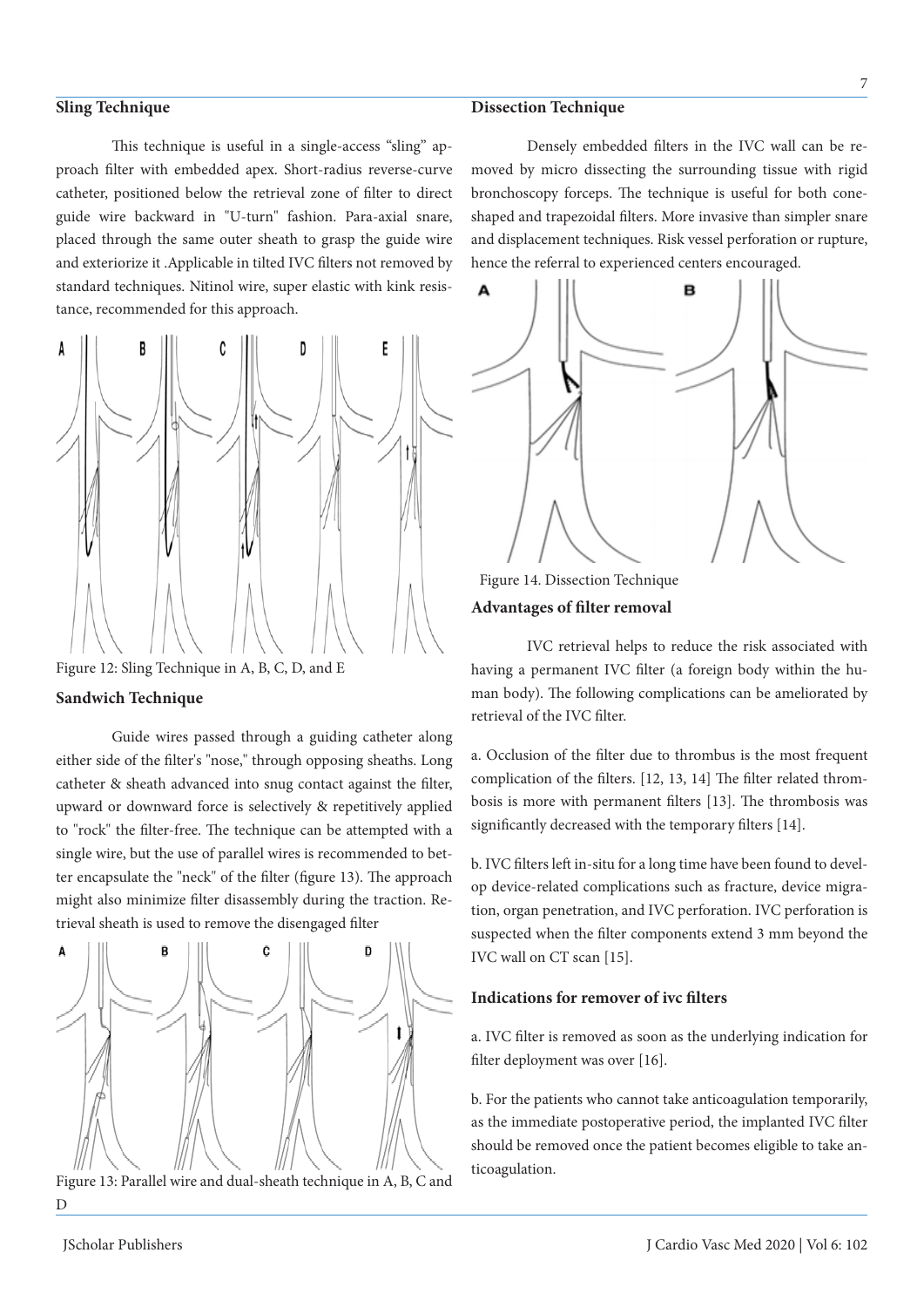c. IVC filter implanted for prophylactic reasons like immobilization, the filter should be removed once the patient is ambulated.

d. Special attention should be paid to prophylactic filters placed in trauma patients, a situation in which the filter can typically be removed within a relatively short time interval as patients begin to ambulate or are transitioned to anticoagulation [17].

## **Conclusion**

IVC filter placement is a valuable technique that helps to prevent pulmonary embolism in a patient with DVT and have contra-indication for anticoagulation or its failure.

## **References**

1. Goldhammer E, Mesnick N, Abinader EG, Sagiv M (1999) Dilated inferior vena cava: a common echocardiographic finding in highly trained elite athletes, J Am SocEchocardiogr 12: 988-993.

2. Lang RM, Bierig M, Devereux RB, Flachskampf FA, Foster E, Pellikka PA, et al. (2005) Recommendations for chamber quantification: a report from the American Society of Echocardiography's Guidelines and Standards Committee and the Chamber Quantification Writing Group, developed in conjunction with the European Association of Echocardiography, a branch of the European Society of Cardiology, J Am SocEchocardiogr, 18 :1440-1463.

3. van Langevelde K, Srámek A, Vincken PWJ, van Rooden JK, et al. ( 2013) Finding the origin of pulmonary emboli with a total-body magnetic resonance direct thrombus imaging technique. Haematologica 98: 309 -315.

4. Tritschler T, Kraaijpoel N, Le Gal G, Wells PS (2018) Venous Thromboembolism: Advances in Diagnosis and Treatment. JAMA 320:1583-1594.

5. Safi M, Akbarzadeh MA, Azinfar A, Namazi MH, Khaheshi I (2017) Upper extremity deep venous thrombosis and stenosis after implantation of pacemakers and defibrillators; A prospective study. Rom J Intern Med. 55:139-144.

6. Stein PD, Henry JW (1995) Prevalence of acute pulmonary embolism among patients in a general hospital and at autopsy.Chest 108: 978- 981.

7. Barnes GD, Kanthi Y, Froehlich JB (2015) Venous thromboembolism: Predicting recurrence and the need for extended anticoagulation. Vasc Med. 20: 143–152.

8. Duffett L, Carrier M. Inferior vena cava filters. Journal of Thrombosis and Haemostasis 15: 3-12.

9. Steinberg BA, Greiner MA, Hammill BG, Curtis LH, Benjamin EJ, Heckbert SR et al. (2015) Contraindications to Anticoagulation Therapy and Eligibility for Novel Anticoagulants in Older Patients With Atrial Fibrillation. Cardiovasc Ther 33: 177–183.

10. Janvier AL, Hamdan H, Malas M (2010) Bilateral renal vein thrombosis and subsequent acute renal failure due to IVC filter migration and thrombosis. Clin Nephrol 73: 408-412.